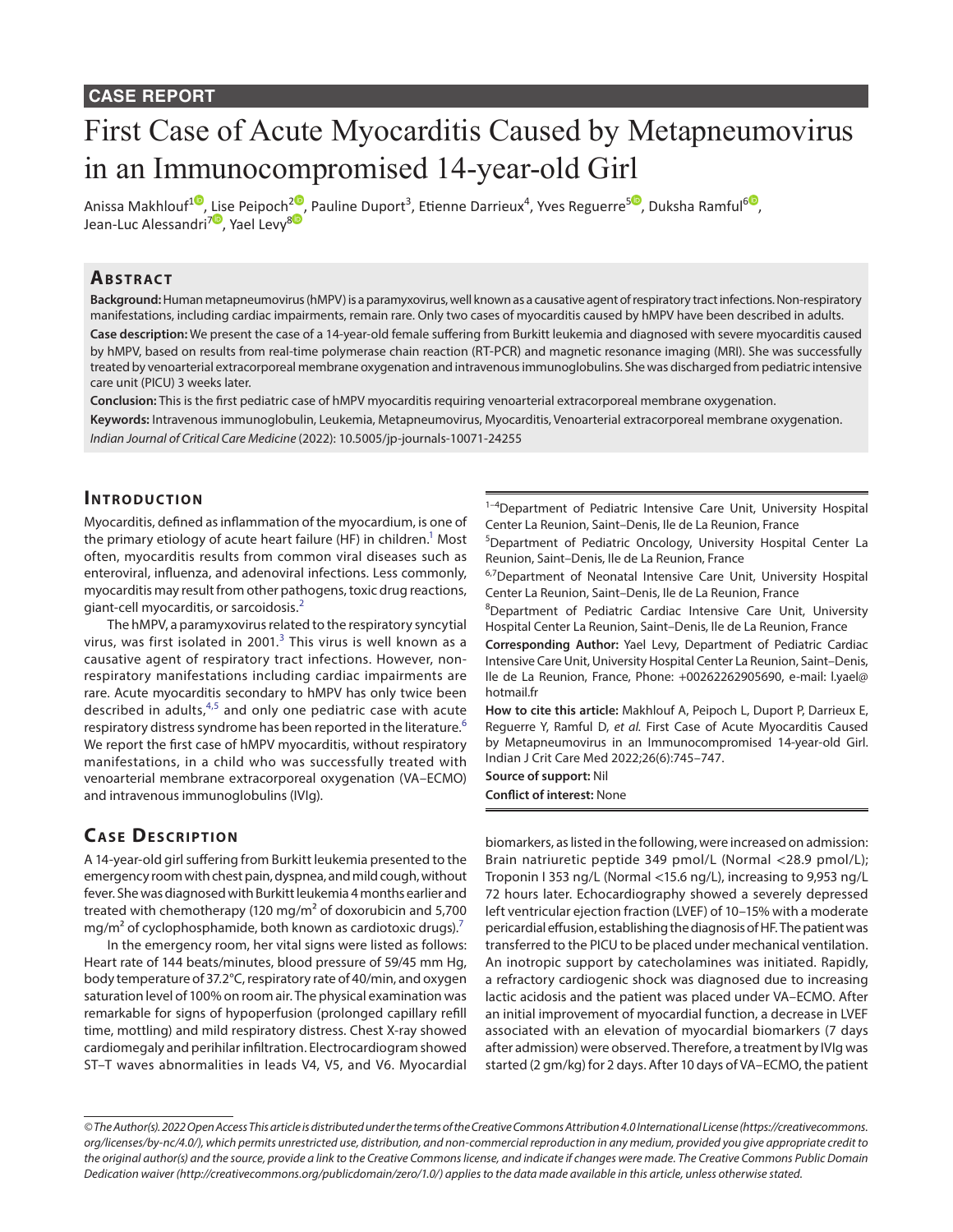

**Figs 1A to D:** (A to C) High signal intensity of the myocardium in T2-weighted STIR imaging and (D) A delayed myocardial enhancement in T1 mapping suggesting myocardial inflammation

gradually recovered and LVEF was normalized on day 11. Pericardial effusion disappeared and myocardial biomarkers decreased to normal values. She was weaned from VA–ECMO support on day 16 and was discharged from the PICU on day 23.

Regarding the etiologic diagnosis, a RT-PCR in bronchoalveolar lavage identified hMPV. The other main causes of myocarditis (blood PCR testing for enteroviruses, adenoviruses, Epstein–Barr virus, human herpes virus 6, cytomegalovirus, parvovirus B19, hepatitis C virus, human immunodeficiency viruses, influenza, dengue, and chikungunya virus; multiplex respiratory PCR testing for respiratory syncytial virus, influenza A, influenza B, parainfluenza, adenovirus, coronavirus, chlamydia, and mycoplasma pneumoniae; toxins and autoimmune diseases) were ruled out, and the blood cultures remained negative. Endomyocardial biopsy was not performed because the patient's condition was unstable and because of predominant left HF. A cardiac MRI was performed 30 days after the admission: Left ventricular ejection fraction was normal with high signal intensity of the myocardium in T2-weighted STIR sequences, and a delayed myocardial enhancement in T1-mapping was suggestive of myocardial inflammation (Fig. 1). The diagnosis of acute myocarditis secondary to hMPV was finally established, with a large body of evidence such as timing of recovery, frequency, imaging findings, and identification of hMPV, already known as a causative agent of myocarditis. For note, the cardiac function after completion of chemotherapy was normal with a LVEF >50%, without regional kinetic wall motion abnormalities.

## **Dis c u s sio n**

The hMPV is a recently discovered pathogen, which is a member of the Paramyxovirus family, and is worldwide distributed. Although it is well known to cause various upper and lower respiratory diseases, the full spectrum of clinical manifestations may not be limited to the respiratory tract and needs to be further characterized. We hereby report a rare case of isolated cardiac impairment due to hMPV, without respiratory manifestations.

Since our patient was administered cardiotoxic drugs for the treatment of her Burkitt leukemia, the differential diagnosis was toxic drug-induced myocarditis. Indeed, she had received a cumulative dose of 120 mg/m² of doxorubicin (toxic threshold  $>500 \text{ mg/m}^2$  and 191 mg/kg of cyclophosphamide (toxic threshold >150 mg/kg). $^8$  $^8$  However, this hypothesis was rejected due to the prolonged time interval between treatment administration and the onset of myocarditis. Moreover, the short recovery time was not consistent with a drug-induced myocarditis.